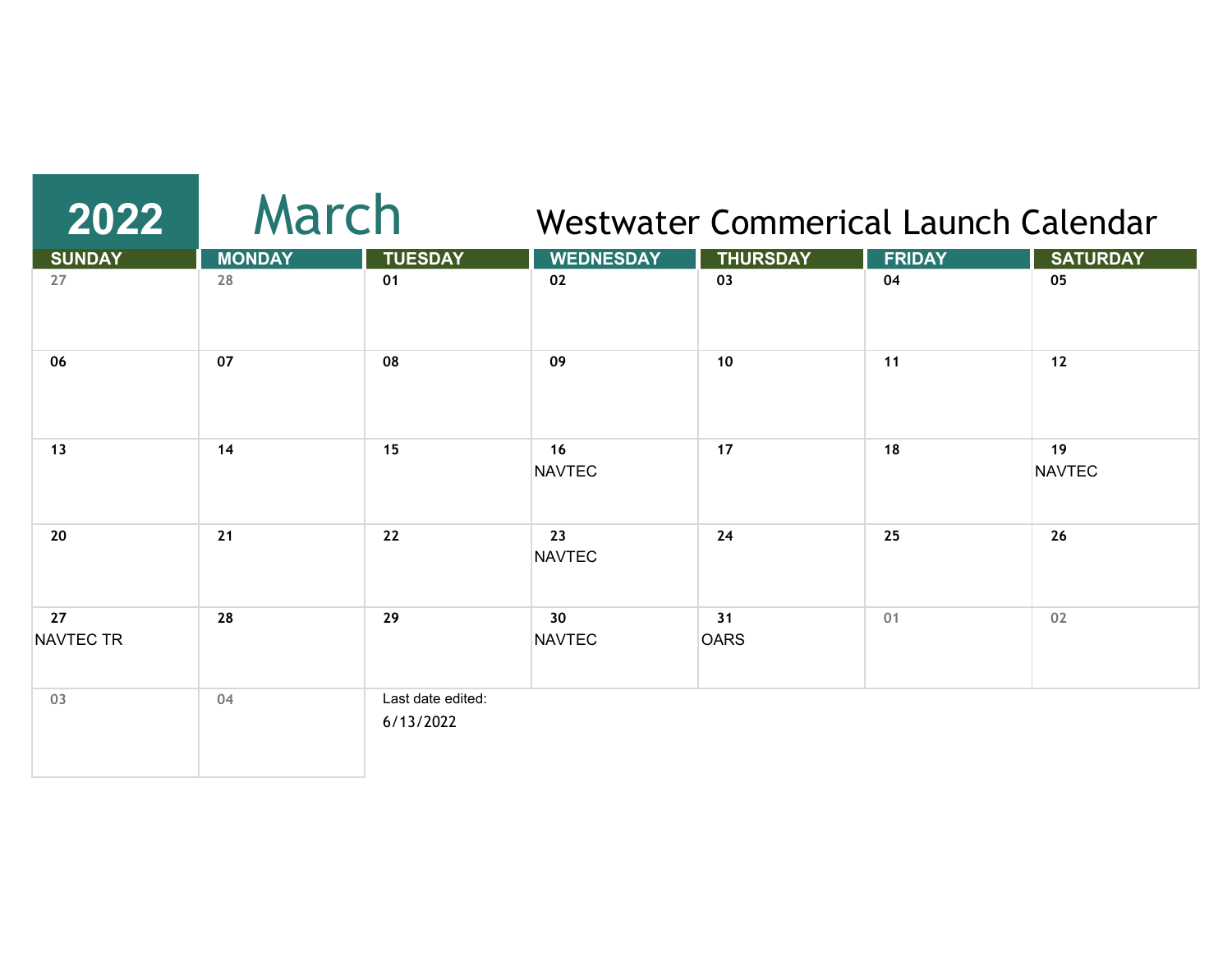| 2022                                       |                     | oril                | Westwater Commerical Launch Calendar |                                                      |               |                                    |  |  |
|--------------------------------------------|---------------------|---------------------|--------------------------------------|------------------------------------------------------|---------------|------------------------------------|--|--|
| <b>SUNDAY</b>                              | <b>MONDAY</b>       | <b>TUESDAY</b>      | <b>WEDNESDAY</b>                     | <b>THURSDAY</b>                                      | <b>FRIDAY</b> | <b>SATURDAY</b>                    |  |  |
| 27                                         | 28                  | 29                  | 30                                   | 31                                                   | 01            | 02                                 |  |  |
| 03                                         | 04                  | 05<br><b>OARS</b>   | 06<br>NAVTEC                         | 07<br><b>SGRE</b>                                    | 08            | 09<br><b>NAVTEC</b>                |  |  |
| 10                                         | 11                  | 12                  | 13<br><b>NAVTEC</b>                  | 14<br><b>DHRE</b><br><b>SGRE</b>                     | 15            | 16<br><b>NAVTEC</b>                |  |  |
| 17                                         | 18                  | 19                  | 20<br><b>NAVTEC</b><br>SGRE          | 21<br><b>OARS</b><br>AWE<br>NAVTEC (5)               | 22            | 23<br><b>CCRA</b><br><b>NAVTEC</b> |  |  |
| 24<br><b>RIMROCK</b><br><b>CCRA</b><br>AWE | 25<br><b>NAVTEC</b> | 26<br><b>NAVTEC</b> | 27<br><b>NAVTEC</b>                  | 28<br><b>RIMROCK</b><br><b>NAVTEC</b><br><b>SGRE</b> | 29            | 30<br>AWE                          |  |  |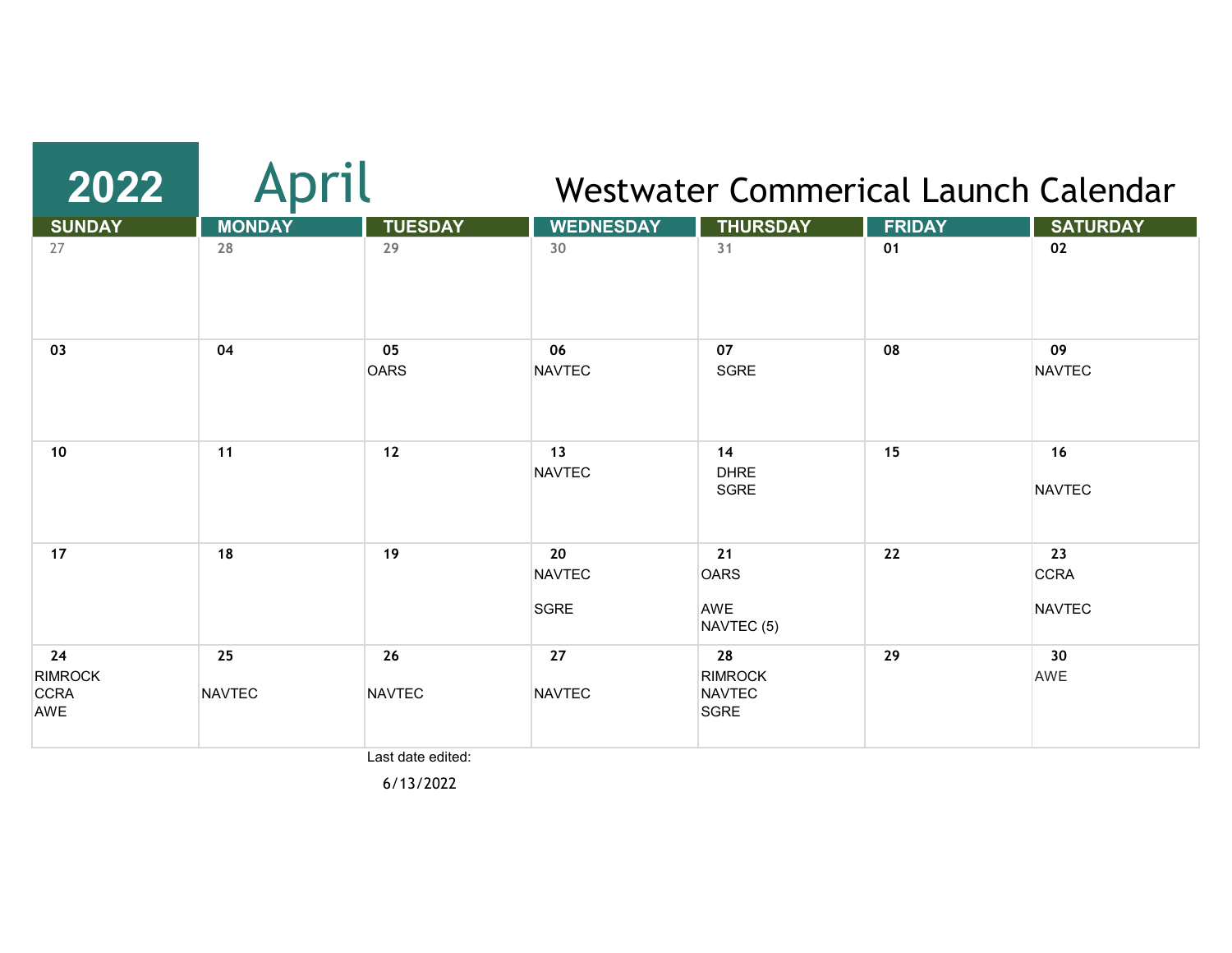| 2022                                | May                                                            |                                        |                                                    |                                                  | Westwater Commerical Launch Calendar |                                    |
|-------------------------------------|----------------------------------------------------------------|----------------------------------------|----------------------------------------------------|--------------------------------------------------|--------------------------------------|------------------------------------|
| <b>SUNDAY</b>                       | <b>MONDAY</b>                                                  | <b>TUESDAY</b>                         | <b>WEDNESDAY</b>                                   | <b>THURSDAY</b>                                  | <b>FRIDAY</b>                        | <b>SATURDAY</b>                    |
| 01                                  | 02<br>AWE<br><b>NAVTEC</b>                                     | 03<br><b>DHRE</b>                      | 04<br>AWE (20)<br>WORLDWIDE (TR)<br><b>AWE (5)</b> | 05<br>WORLDWIDE (TR)                             | 06<br><b>AWE</b><br>AWE              | 07<br>AWE<br><b>ROW</b>            |
| 08<br><b>NAVTEC</b>                 | 09<br><b>AWE</b><br>NAVTEC (19)<br>AWE<br>NAVTEC (6 overnight) | 10<br><b>HOLIDAY</b><br><b>NAVTEC</b>  | 11<br><b>NAVTEC</b>                                | 12<br><b>SGRE</b><br><b>MOC</b><br><b>NAVTEC</b> | 13<br><b>NAVTEC</b>                  | 14<br><b>AWE</b><br><b>HOLIDAY</b> |
| 15<br><b>SGRE</b><br><b>CCRA</b>    | 16<br><b>AWE</b><br><b>WESTERN (TR)</b><br><b>WESTERN (TR)</b> | 17<br>CCRA (TR)<br><b>WESTERN (TR)</b> | 18<br><b>WESTERN (TR)</b><br><b>WESTERN (TR)</b>   | 19<br><b>WESTERN</b>                             | 20                                   | 21                                 |
| 22<br><b>CCRA</b>                   | 23<br><b>CRATE</b><br><b>NAVTEC</b>                            | 24<br>AWE (TR)<br><b>CCRA</b>          | 25<br><b>NAVTEC</b>                                | 26<br><b>NAVTEC</b>                              | 27<br><b>ADRIFT</b>                  | 28<br><b>WESTERM</b><br>AWE        |
| 29<br><b>SGRE</b><br><b>HOLIDAY</b> | 30                                                             | 31<br><b>CCRA</b><br><b>HOLIDAY</b>    | 01                                                 | 02                                               | 03                                   | 04                                 |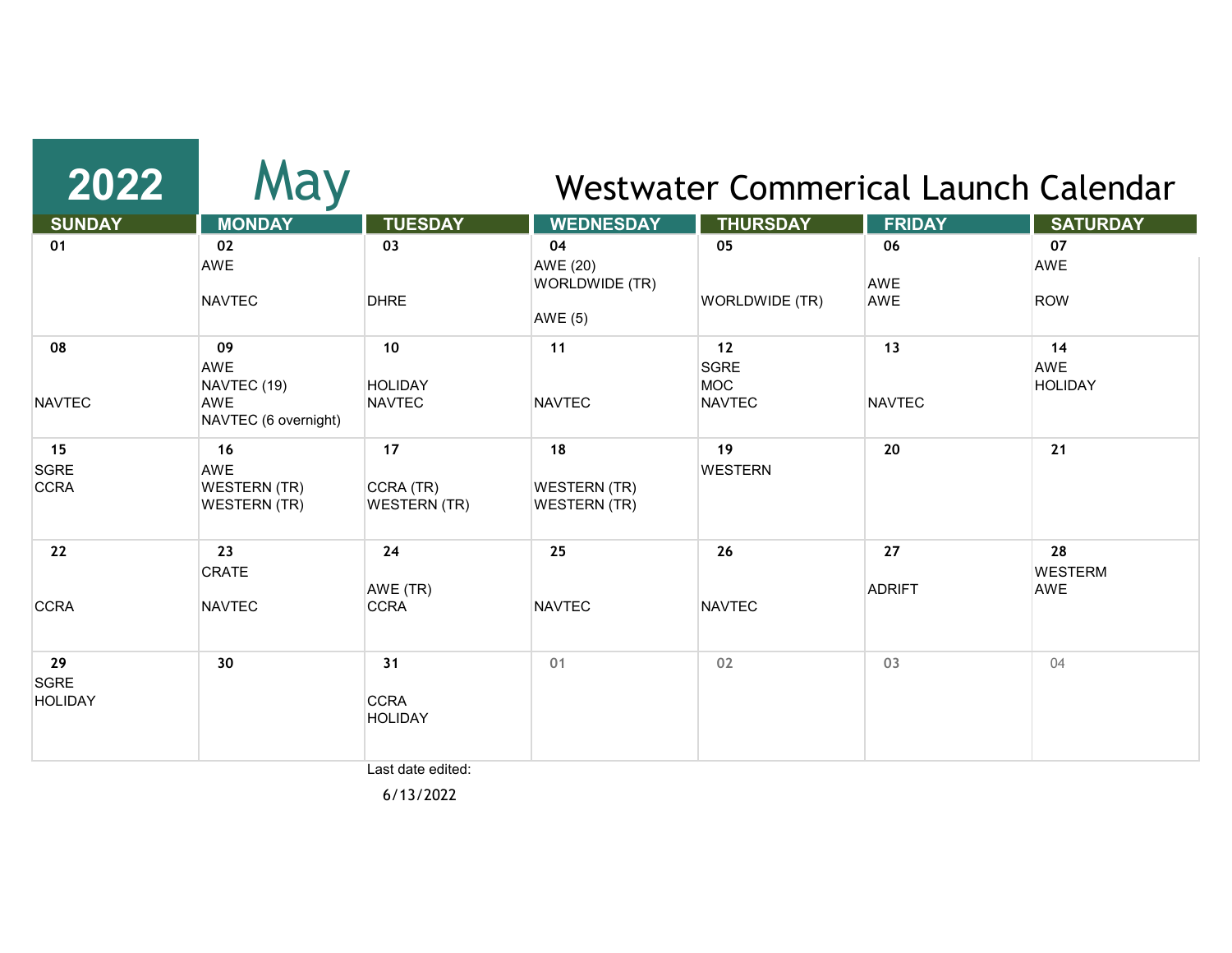| 2022                  | June            |                                 | Westwater Commerical Launch Calendar |                              |                                 |                  |  |
|-----------------------|-----------------|---------------------------------|--------------------------------------|------------------------------|---------------------------------|------------------|--|
| <b>SUNDAY</b>         | <b>MONDAY</b>   | <b>TUESDAY</b>                  | <b>WEDNESDAY</b>                     | <b>THURSDAY</b>              | <b>FRIDAY</b>                   | <b>SATURDAY</b>  |  |
| 29                    | 30              | 31                              | 01                                   | 02                           | 03                              | 04               |  |
| <b>CCRA</b>           |                 |                                 | <b>NAVTEC</b>                        | <b>CCRA</b>                  | <b>SGRE</b><br><b>WORLDWIDE</b> | <b>WESTERN</b>   |  |
| 05                    | 06              | 07                              | 08                                   | 09                           | 10                              | 11               |  |
| <b>SGRE</b>           | AWE             | <b>SGRE</b>                     | <b>AWE</b>                           | <b>SGRE (15)</b>             |                                 | <b>SGRE</b>      |  |
| <b>CCRA</b>           | <b>NAVTEC</b>   | <b>CCRA</b>                     | <b>RIMROCK</b>                       | <b>NAVTEC</b>                |                                 | <b>ROW</b>       |  |
|                       | <b>NAVTEC</b>   | <b>HOLIDAY</b>                  | <b>NAVTEC</b>                        | <b>CCRA</b>                  | <b>WORLDWIDE</b>                |                  |  |
| 12                    | 13              | 14                              | 15                                   | 16                           | 17                              | 18               |  |
| <b>SGRE</b>           | <b>CFI</b>      | <b>SGRE</b>                     | <b>SGRE</b>                          | <b>SGRE (20)</b>             | AWE                             | <b>SGRE</b>      |  |
| <b>WESTERN</b><br>AWE | AWE             | <b>CCRA</b><br><b>WORLDWIDE</b> | <b>WESTWATER</b><br><b>RIMROCK</b>   | <b>NAVTEC</b><br><b>CCRA</b> |                                 | <b>WESTWATER</b> |  |
|                       |                 |                                 |                                      | <b>AWE (5)</b>               |                                 |                  |  |
| 19                    | 20              | 21                              | 22                                   | 23                           | 24                              | 25               |  |
| <b>SGRE</b>           | <b>WESTERN</b>  | <b>SGRE</b>                     | <b>AWE</b>                           | <b>SGRE (15)</b>             | <b>SGRE</b>                     | <b>WESTWATER</b> |  |
| AWE                   | <b>AWE (17)</b> | <b>CCRA</b>                     | <b>WESTWATER</b>                     | CRATE                        |                                 | AWE              |  |
|                       | <b>AWE (8)</b>  |                                 | <b>WORLDWIDE</b>                     | <b>CCRA</b><br>SGRE (10)     | AWE                             | <b>WESTERN</b>   |  |
| 26                    | 27              | 28                              | 29                                   | 30                           | 01                              | 02               |  |
| <b>SGRE</b>           | <b>NAVTEC</b>   | <b>SGRE</b>                     | AWE (17)                             | <b>SGRE (15)</b>             |                                 |                  |  |
| <b>OARS</b>           |                 | WORLDWIDE                       | <b>HOLIDAY</b>                       | <b>CCRA</b>                  |                                 |                  |  |
| <b>CCRA</b>           | AWE (17)        | <b>CCRA</b>                     | <b>WESTERN</b>                       | <b>NAVTEC</b>                |                                 |                  |  |
|                       | AWE (8)         |                                 | AWE (8)                              | <b>SGRE (10</b>              |                                 |                  |  |
| 03                    | 04              | Last date edtited:              |                                      |                              |                                 |                  |  |
|                       |                 | 6/13/2022                       |                                      |                              |                                 |                  |  |
|                       |                 |                                 |                                      |                              |                                 |                  |  |
|                       |                 |                                 |                                      |                              |                                 |                  |  |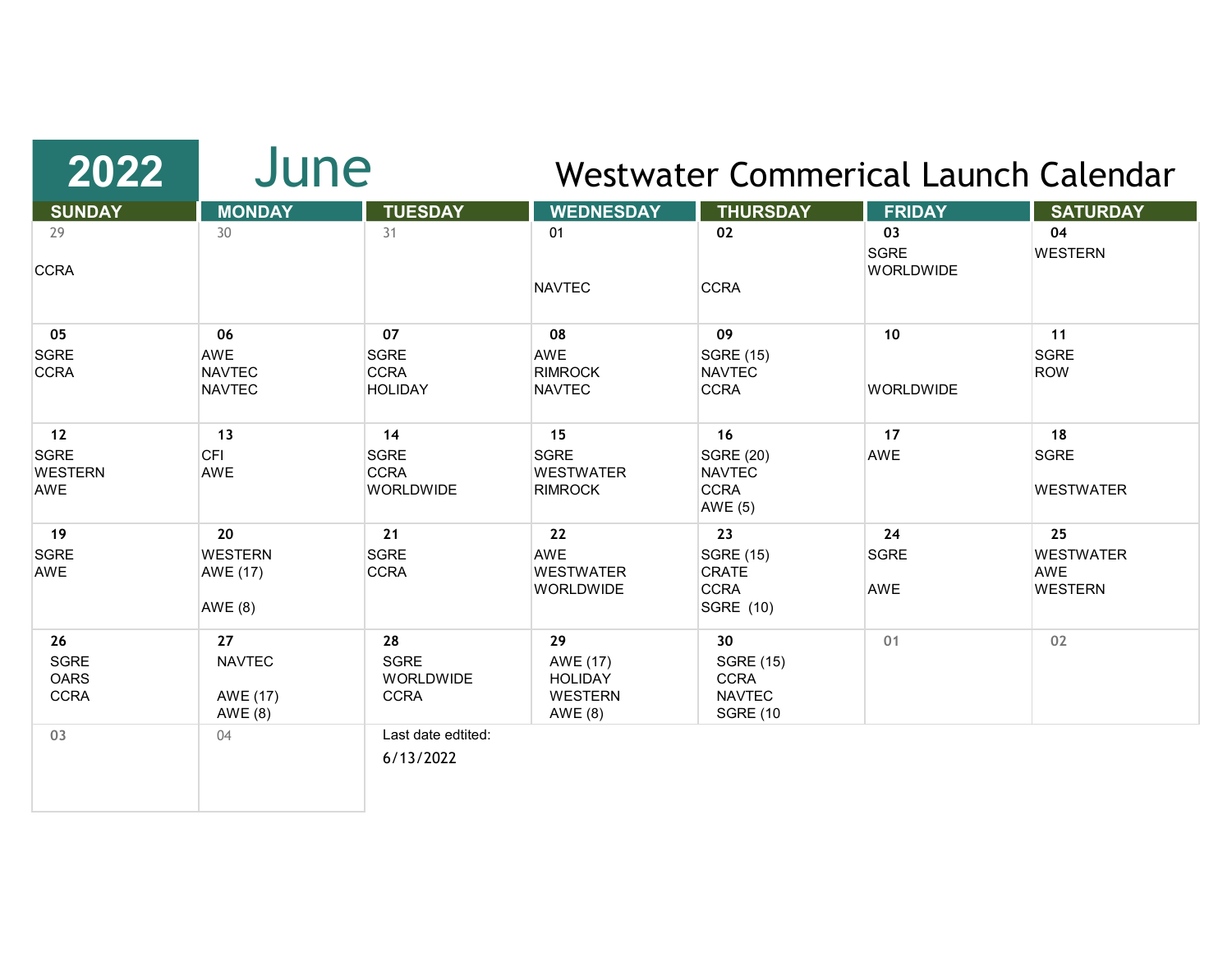| 2022                                                                         | July                                                                  |                                                                                                            |                                                                           |                                                                                | Westwater Commerical Launch Calendar                                        |                                                                                                   |
|------------------------------------------------------------------------------|-----------------------------------------------------------------------|------------------------------------------------------------------------------------------------------------|---------------------------------------------------------------------------|--------------------------------------------------------------------------------|-----------------------------------------------------------------------------|---------------------------------------------------------------------------------------------------|
| <b>SUNDAY</b>                                                                | <b>MONDAY</b>                                                         | <b>TUESDAY</b>                                                                                             | <b>WEDNESDAY</b>                                                          | <b>THURSDAY</b>                                                                | <b>FRIDAY</b>                                                               | <b>SATURDAY</b>                                                                                   |
| 26                                                                           | 27                                                                    | 28                                                                                                         | 29                                                                        | 30                                                                             | 01<br><b>AWE</b><br><b>WORLDWIDE</b><br><b>CRATE</b>                        | 02<br>HOLIDAY (15)<br><b>ROW</b><br><b>CCRA</b><br><b>SGRE (10)</b>                               |
| 03<br><b>SGRE (20)</b><br><b>CCRA</b><br><b>CFI</b><br>NAVTEC <sub>(5)</sub> | 04<br><b>OARS</b><br><b>HOLIDAY</b><br><b>AWE</b><br><b>HOLIDAY</b>   | 05<br><b>SGRE (10)</b><br><b>CCRA</b><br><b>CRATE</b><br><b>SGRE (10)</b>                                  | 06<br><b>WESTERN</b><br>AWE (21)<br><b>HOLIDAY</b><br>AWE $(4)$           | 07<br><b>SGRE</b><br><b>NAVTEC</b><br><b>CCRA</b>                              | 08<br><b>AWE</b><br><b>DHRE</b><br><b>WORLDWIDE</b>                         | 09<br><b>CRATE (20)</b><br>HOLIDAY (17)<br><b>SGRE</b><br>HOLIDAY (13)                            |
| 10<br><b>SGRE (10)</b><br><b>CCRA</b><br><b>ROW</b> (15)<br><b>SGRE</b>      | 11<br><b>HOLIDAY</b><br><b>AWE</b><br><b>WESTWATER</b>                | 12<br><b>SGRE</b><br><b>CCRA</b><br><b>CFI</b>                                                             | 13<br><b>AWE</b><br><b>WESTWATER</b><br><b>NAVTEC</b><br><b>WESTWATER</b> | 14<br><b>SGRE (15)</b><br><b>NAVTEC</b><br><b>CCRA</b><br><b>SGRE (10)</b>     | 15<br><b>HOLIDAY</b><br>AWE<br><b>HOLIDAY</b>                               | 16<br>ADRIFT (17)<br><b>HOLIDAY</b><br><b>WORLDWIDE</b><br>ADRIFT (8)                             |
| 17<br>ADRIFT (19)<br><b>CCRA</b><br><b>OARS</b><br>ADRIFT (6)                | 18<br><b>DHRE</b><br><b>HOLIDAY</b><br><b>ROW</b>                     | 19<br><b>DURANGO RT</b><br><b>SGRE (19)</b><br><b>CCRA</b><br>AWE (5)                                      | 20<br><b>DURANGO RT</b><br><b>AWE</b><br>HOLIDAY (17)<br>HOLIDAY (8)      | 21<br><b>DURANGO RT</b><br><b>SGRE (15)</b><br><b>SGRE</b><br><b>SGRE (10)</b> | 22<br><b>WESTERN</b><br><b>WORLDWIDE</b><br>AWE (19)<br>CRATE (5)           | 23<br><b>SPLORE</b><br><b>HOLIDAY</b><br><b>HOLIDAY</b>                                           |
| 24<br><b>ADRIFT</b><br><b>CCRA</b><br><b>SGRE (20)</b><br>NAVTEC (5)         | 25<br><b>NAVTEC</b><br><b>HOLIDAY</b><br><b>AWE</b><br><b>HOLIDAY</b> | 26<br><b>SGRE (10)</b><br><b>CCRA</b><br><b>WESTWATER</b><br><b>SGRE (15)</b><br>والمستقاله مستسمله فسيسرأ | 27<br><b>AWE</b><br><b>CFI</b><br><b>HOLIDAY</b><br><b>AWE</b>            | 28<br><b>SGRE</b><br>HOLIDAY (21)<br><b>HOLIDAY</b><br><b>AWE (4)</b>          | 29<br><b>CRATE</b><br><b>WORLDWIDE</b><br><b>AWE (18)</b><br><b>AWE (7)</b> | 30 <sup>°</sup><br><b>WESTWATER (15)</b><br><b>WESTERN</b><br><b>AWE</b><br><b>WESTWATER (10)</b> |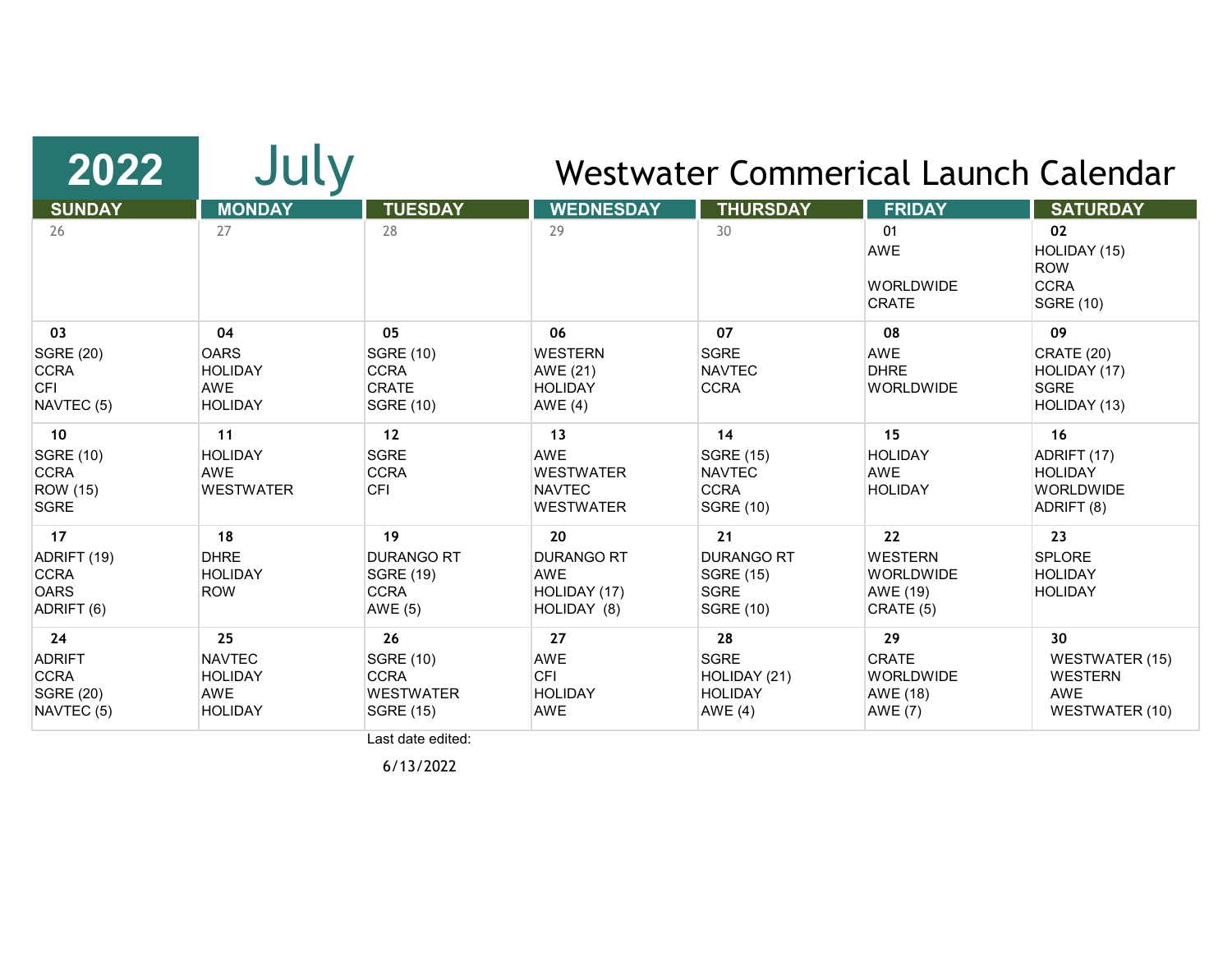| 2022                                                                        | <b>August</b>                                                      |                                                                               | Westwater Commerical Launch Calendar                   |                                                       |                                                                |                                                                         |
|-----------------------------------------------------------------------------|--------------------------------------------------------------------|-------------------------------------------------------------------------------|--------------------------------------------------------|-------------------------------------------------------|----------------------------------------------------------------|-------------------------------------------------------------------------|
| <b>SUNDAY</b>                                                               | <b>MONDAY</b>                                                      | <b>TUESDAY</b>                                                                | <b>WEDNESDAY</b>                                       | <b>THURSDAY</b>                                       | <b>FRIDAY</b>                                                  | <b>AWE(8)</b>                                                           |
| 31<br><b>SGRE (15)</b><br><b>CCRA</b><br><b>CFI</b><br><b>SGRE (10)</b>     | 01<br><b>NAVTEC</b><br>HOLIDAY (15)<br><b>AWE</b><br>HOLIDAY (10)  | 02<br><b>SGRE (15)</b><br><b>CCRA</b><br><b>WORLDWIDE</b><br><b>SGRE (10)</b> | 03<br><b>NAVTEC</b><br><b>HOLIDAY</b><br>AWE           | 04<br><b>CCRA</b><br><b>CRATE</b><br><b>WESTWATER</b> | 05<br><b>SGRE</b><br><b>DHRE</b><br>AWE (18)<br><b>AWE (7)</b> | 06<br><b>HOLIDAY</b><br><b>AWE (17)</b><br><b>ROW</b><br><b>AWE (8)</b> |
| 07<br><b>CCRA</b><br><b>WESTERN</b><br><b>SGRE (15)</b><br><b>SGRE (10)</b> | 08<br><b>NAVTEC</b><br>HOLIDAY (15)<br><b>AWE</b><br>HOLIDAY (10)  | 09<br><b>SGRE</b><br><b>OARS</b><br>WORLDWIDE                                 | 10 <sup>°</sup><br><b>NAVTEC</b><br>AWE<br><b>CCRA</b> | 11<br><b>SGRE</b><br><b>RIMROCK</b><br><b>CCRA</b>    | 12<br><b>SPLORE</b><br><b>AWE</b><br><b>ADRIFT</b>             | 13<br><b>HOLIDAY</b><br>AWE (17)<br><b>ROW</b><br><b>AWE (8)</b>        |
| 14<br><b>SGRE</b><br><b>CCRA</b><br>CRATE                                   | 15<br><b>WESTERN</b><br>HOLIDAY (15)<br><b>AWE</b><br>HOLIDAY (10) | 16<br><b>SGRE</b><br>ADRIFT (8)<br><b>CCRA</b><br>ADRIFT (17)                 | 17<br><b>HOLIDAY</b><br>AWE<br><b>MOC</b>              | 18<br><b>SGRE</b><br><b>NAVTEC</b><br><b>CCRA</b>     | 19<br><b>SPLORE</b><br><b>HOLIDAY</b><br>AWE                   | 20<br><b>ADRIFT</b><br><b>HOLIDAY</b><br>AWE (19)<br>SGRE (6)           |
| 21<br><b>SGRE</b><br><b>CCRA</b><br><b>DHRE</b>                             | 22<br><b>HOLIDAY</b><br><b>AWE</b><br><b>NAVTEC</b>                | 23<br><b>SGRE</b><br><b>WESTERN</b><br><b>CCRA</b>                            | 24<br><b>AWE</b><br><b>HOLIDAY</b><br><b>RIMROCK</b>   | 25<br><b>SGRE</b><br><b>OARS</b><br><b>CFI</b>        | 26<br><b>SGRE</b><br><b>AWE</b><br><b>DURANGO RT</b>           | 27<br><b>SGRE</b><br><b>AWE</b><br><b>HOLIDAY</b>                       |
| 28<br><b>AWE</b><br><b>SGRE</b><br>SPLORE                                   | 29<br><b>AWE</b><br><b>NAVTEC</b><br><b>HOLIDAY</b>                | 30<br><b>AWE</b><br><b>SGRE</b><br><b>CCRA</b>                                | 31<br><b>AWE</b><br><b>HOLIDAY</b><br><b>DHRE</b>      | 01                                                    | 02                                                             | 03                                                                      |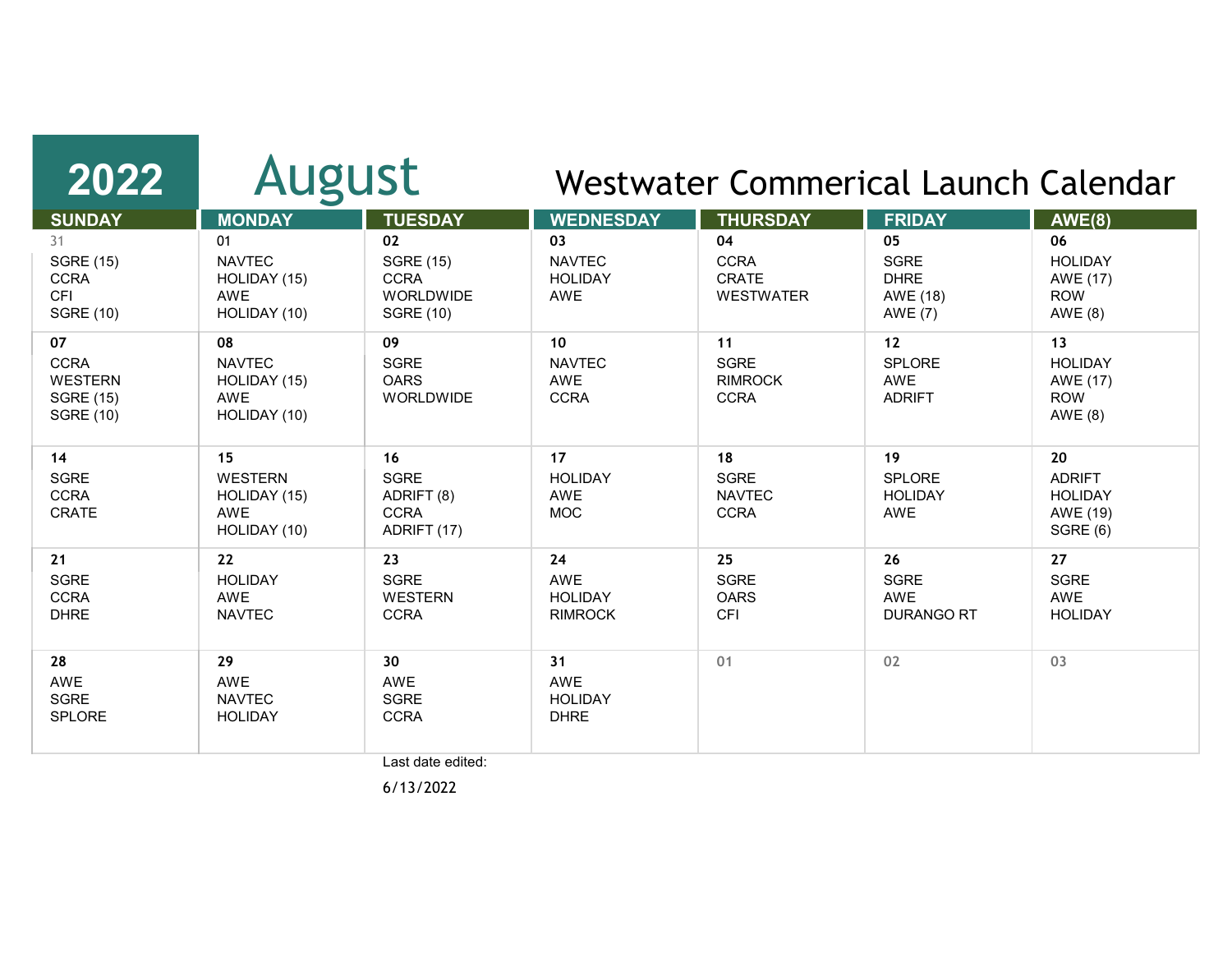## 2022 | September Westwater Commerical Launch Calendar

| <b>SUNDAY</b>                                | <b>MONDAY</b>                               | <b>TUESDAY</b>                             | <b>WEDNESDAY</b>                                             | <b>THURSDAY</b>                              | <b>FRIDAY</b>                                                    | <b>SATURDAY</b>                                       |
|----------------------------------------------|---------------------------------------------|--------------------------------------------|--------------------------------------------------------------|----------------------------------------------|------------------------------------------------------------------|-------------------------------------------------------|
| 28                                           | 29                                          | 30                                         | 31                                                           | 01<br>AWE<br><b>OARS</b><br><b>WESTERN</b>   | 02<br>AWE<br><b>ADRIFT</b><br><b>WESTERN</b>                     | 03<br>AWE<br><b>HOLIDAY</b><br>SGRE<br><b>HOLIDAY</b> |
| 04                                           | 05                                          | 06                                         | 07                                                           | 08                                           | 09                                                               | 10                                                    |
| AWE                                          | AWE                                         | <b>SGRE</b>                                | AWE                                                          | SGRE                                         | <b>SGRE</b>                                                      | AWE                                                   |
| SGRE                                         | <b>OARS</b>                                 | <b>CCRA</b>                                | <b>NAVTEC</b>                                                | <b>ADRIFT</b>                                | <b>AWE</b>                                                       | <b>HOLIDAY</b>                                        |
| <b>ROW</b>                                   | <b>NAVTEC</b>                               | <b>ADRIFT</b>                              | AWE                                                          | <b>NAVTEC</b>                                | <b>NAVTEC</b>                                                    | <b>ROW</b>                                            |
| 11                                           | 12                                          | 13                                         | 14                                                           | 15                                           | 16                                                               | 17                                                    |
| SGRE                                         | AWE                                         | <b>HOLIDAY</b>                             | <b>AWE</b>                                                   | SGRE                                         | <b>SGRE</b>                                                      | <b>HOLIDAY</b>                                        |
| <b>DHRE</b>                                  | <b>RIMROCK</b>                              | <b>HOLIDAY</b>                             | <b>RIMROCK</b>                                               | <b>RIMROCK</b>                               | <b>RIMROCK</b>                                                   | <b>ADRIFT</b>                                         |
| <b>NAVTEC</b>                                | <b>NAVTEC</b>                               | <b>CCRA</b>                                | <b>NAVTEC</b>                                                | <b>NAVTEC</b>                                | AWE                                                              | <b>CFI</b>                                            |
| 18                                           | 19                                          | 20                                         | 21                                                           | 22                                           | 23                                                               | 24                                                    |
| <b>ADRIFT</b>                                | <b>ADRIFT</b>                               | <b>ADRIFT</b>                              | <b>DHRE</b>                                                  | <b>ADRIFT</b>                                | <b>ADRIFT</b>                                                    | <b>HOLIDAY</b>                                        |
| <b>NAVTEC</b>                                | <b>NAVTEC</b>                               | <b>NAVTEC</b>                              | <b>ADRIFT</b>                                                | <b>NAVTEC</b>                                | <b>NAVTEC</b>                                                    | <b>ADRIFT</b>                                         |
| <b>SGRE</b>                                  | AWE                                         | SGRE                                       | <b>NAVTEC</b>                                                | <b>SGRE</b>                                  | <b>SGRE</b>                                                      | <b>NAVTEC</b>                                         |
| 25<br><b>ADRIFT</b><br><b>NAVTEC</b><br>SGRE | 26<br><b>ADRIFT</b><br><b>NAVTEC</b><br>AWE | 27<br><b>OARS</b><br>SGRE<br><b>NAVTEC</b> | 28<br>ADRIFT (19)<br><b>NAVTEC</b><br>AWE<br><b>SGRE (5)</b> | 29<br><b>ADRIFT</b><br><b>NAVTEC</b><br>SGRE | 30 <sub>o</sub><br><b>ADRIFT</b><br><b>NAVTEC</b><br><b>SGRE</b> | 01                                                    |